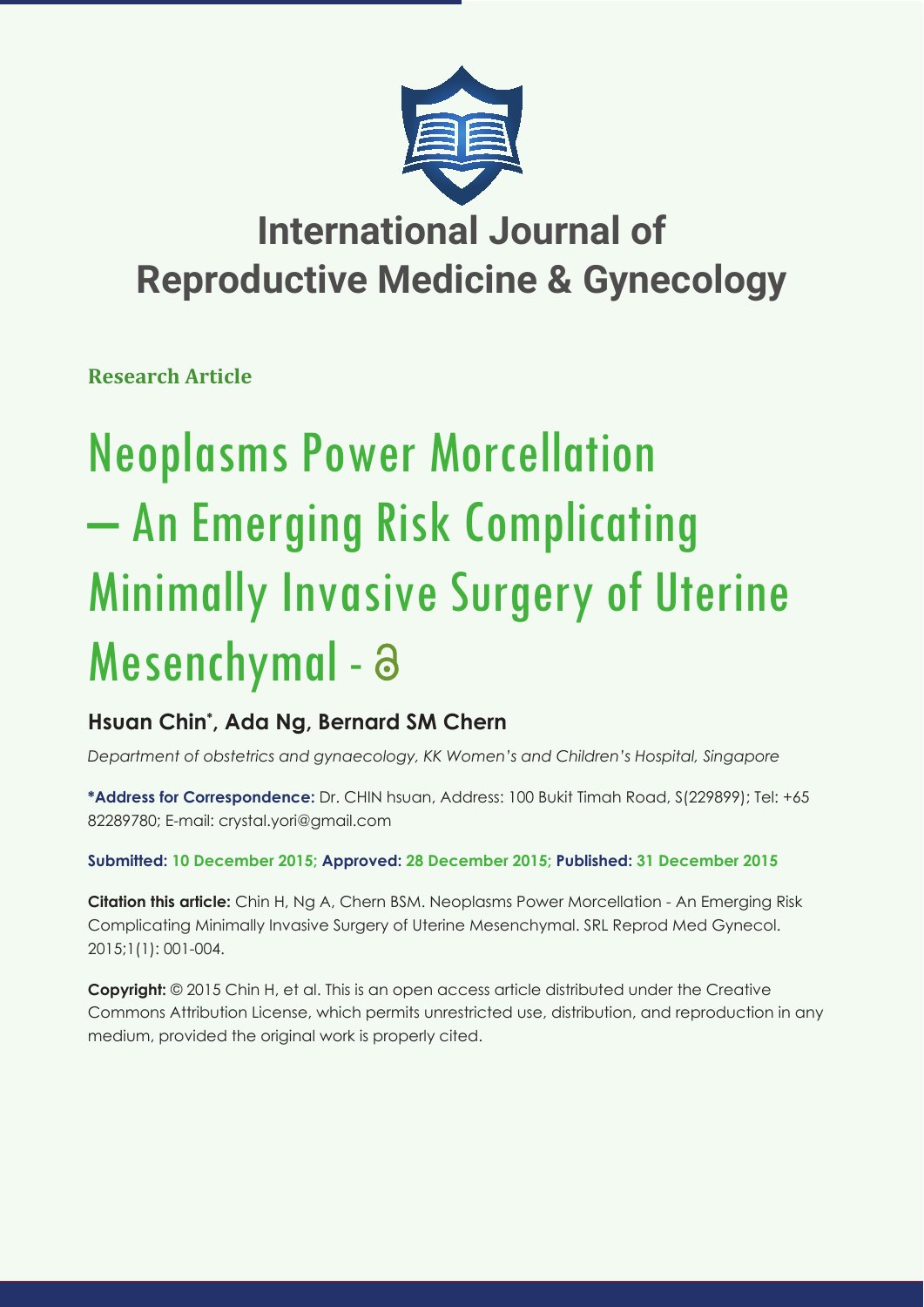#### **ABSTRACT**

**Objective:** To determine the local incidence and clinical consequences of myoma following intraperitoneal dissemination via morcellation.

**Materials and Method:** An electronic search for laparoscopic myomectomies from the computer data base of a tertiary hospital and a separate search for sarcoma or myomata with atypical features on National Cancer Registry were carried out for the 10-year study period. The identified cases have their medical records traced, their data extracted and studied in details.

**Results:** The incidence of unexpected diagnosis i.e. variants, atypia and malignancy is 0.23% and the incidence of unexpected sarcoma is 0.10%. One of the four cases who underwent subsequent laparotomy was found to have peritoneal dissemination. She is also unfortunately the only mortality in this study.

**Conclusion:** Although laparoscopic surgeries have proven benefits over the open surgeries, dissemination of unexpected malignancy and extra-uterine seeding are major concerns currently. At the moment, maybe morcellation in the endobag or cutting the specimen using knife or scissors may be considered as alternative surgical techniques.

 **KEYWORDS:** power morcellation, sarcoma, myoma with atypical features

#### **INTRODUCTION**

Power morcellation has become a gold standard technique as part of modern minimally invasive surgery (MIS) for hysterectomy and myomectomy for the indication of benign gynaecological disease e.g. uterine fibroids. However, it carries a dire consequence if the morcellated tissues are found to be sarcomas or tumors with atypical features. This study aims to determine the local incidence and clinical consequences of these tumors following intraperitoneal dissemination via morcellation.

#### **MATERIALS AND METHODS**

An electronic search for laparoscopic myomectomies and morcellation was carried out for the 10-year study period in a tertiary hospital. A separate search of National Cancer Registration over the same study period was carried out using keywords: leiomyosarcoma (LMS), smooth muscle tumor of uncertain malignant potential (STUMP), endometrial stromal sarcoma (ESS), cellular leiomyoma (CL) and atypical leiomyoma (AL). The identified cases that meet the study criteria i.e. sarcomas or myomata with atypical features that were operated on for presumed benign leiomyoma via laparoscopy and morcellation have their medical records traced, their data extracted and studied in details. The research protocol was approved by the Institutional Review Board.

#### **RESULTS**

From 2004 to 2013, a total of 3013 MIS myomectomies were performed in our centre with the aid of morcellation. Seven cases were diagnosed subsequently as malignancy, leiomyoma variants or atypical lesions upon histological examinations table 1. This represents an estimated incidence of unexpected diagnosis i.e. variants, atypia and malignancy of 0.23%. The incidence of unexpected sarcoma is 0.10%. The ages of patients range from 32 to 52 years old. Two patients with AL and CL were appreciatively younger in their early thirties. Lesions' sizes were variable, but all were above 4 cm. There was a mix of solitary and multiple lesions in all categories.

For all seven cases with unexpected diagnosis, follow-up procedures were offered to complete cancer staging and evaluate potential iatrogenic peritoneal dissemination. Staging laparotomy was performed for 3 cancer patients. One STUMP patient declined surgery while the other underwent total hysterectomy and bilateral salpingo-oophorectomy. Both CL and AL patients are not keen for surgeries after discussion.

#### **DISCUSSION**

Uterine myomata are the commonest benign uterine neoplasm and are typically found in the middle and later reproductive years. Myomectomy is the primary treatment for symptomatic myomas as an option for conservative management. It is often requested even when there is no further desire for pregnancy due to social or religious reasons. Myomectomy is increasingly performed by reproductive surgeons [1-2]. as myomata may contribute to infertility and may be responsible for serious complications during pregnancy [3]. Laparoscopic myomectomy has been in place since 1979[4] and has gained importance over the years as laparoscopic surgeries are known to reduce operative blood loss, are associated with less haemoglobin drop, more patients fully recuperated at day 15 and fewer overall complications when compared to open myomectomies. [5] In addition, it is cosmetically more desirable and appealing for younger women who do not have previous open abdominal surgeries.

Power morcellation advances the minimally invasive surgery and allows increasing number and size of fibroids to be removed laparoscopically. A power morcellator is a hollow cylindrical instrument that penetrates the abdominal wall, ending with sharp cutting blades, through which a grasper can be inserted to pull the myoma into the cylinder to cut out extractable pieces. However, morcellation is associated with spreading of cellular materials of the morcellated tissue. These loose fibroid fragments may become infarcted, necrotic or even parasitic and disseminated if they are left behind. [6] Disseminated disease was reported to occur in more than half of the cases. [7] Of note, at least 6 out of the 3013 cases of myoma morcellation in our study were associated with subsequent development of disseminated peritoneal leiomyomatosis. We reported a mini-series that were managed in our centre in the year 2013. [8] Out of the four cases who underwent subsequent laparotomy, only one was found to have peritoneal dissemination. She is unfortunately the only mortality in our study with a survival of 51 months.

In addition, there is a concern of disseminating unexpected malignancy [9-10] with an increase in mortality. Morcellation is an independent risk factor for tumor recurrence. It is prognostically associated with shorter disease-free interval and overall survival. Only morcellation, size and mitosis were found to be significant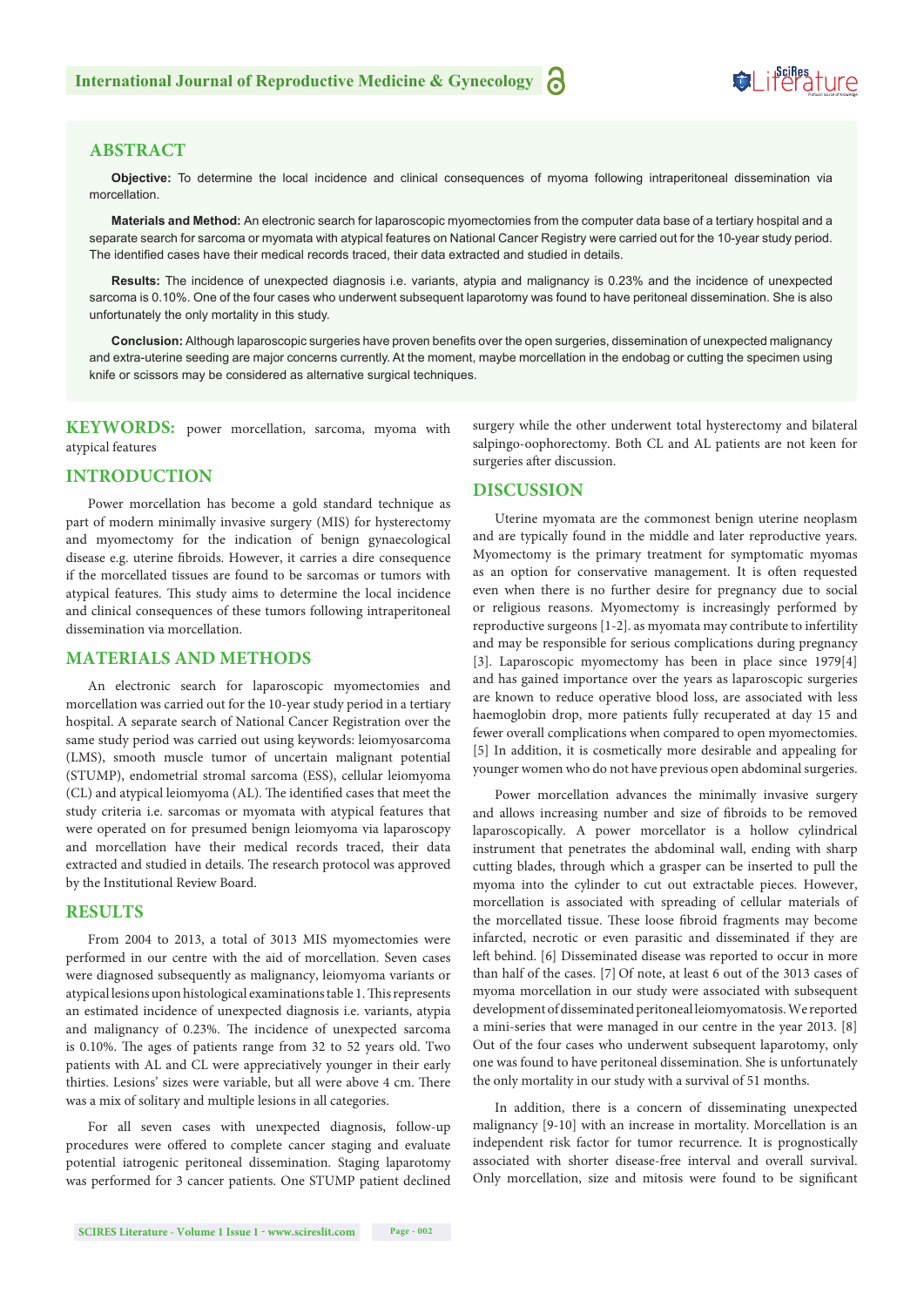#### **International Journal of Reproductive Medicine & Gynecology**

| Patient | Age | Diagnosis (Dx) | Size of mass<br>(cm)          | 1 <sup>st</sup> peritoneal diagnosis |                      | $2nd$ peritoneal diagnosis |                      | Clinical Follow up |                                |                          |
|---------|-----|----------------|-------------------------------|--------------------------------------|----------------------|----------------------------|----------------------|--------------------|--------------------------------|--------------------------|
|         |     |                |                               | Dx                                   | Interval<br>(months) | Dx                         | Interval<br>(months) | <b>Status</b>      | Treatment                      | Interval<br>$ $ (months) |
| 1H      | 52  | <b>LMS</b>     | Multiple, largest<br>5.7      |                                      | 14                   |                            |                      | Alive              | None                           | 100                      |
| 2Y      | 43  | <b>LMS</b>     | 9                             | <b>LMS</b>                           |                      | <b>LMS</b>                 | 11                   | Deceased           | Chemotherapy &<br>radiotherapy | 51                       |
| 3L      | 42  | <b>STUMP</b>   | Multiple, largest Declined    | surgery                              |                      |                            |                      | Alive              | None                           | 80                       |
| 4W      | 41  | <b>STUMP</b>   | Multiple, largest<br>12       |                                      | $\overline{2}$       |                            |                      | Alive              | None                           | 10                       |
| 5C      | 47  | <b>ESS</b>     | Multiple, largest<br>4.4      |                                      |                      |                            |                      | Alive              | None                           | 76                       |
| 6W      | 35  | <b>AL</b>      | 4.8                           | Nil                                  |                      |                            |                      | Alive              | None                           | 32                       |
| 7L      | 32  | <b>CL</b>      | Multiple, largest Nil<br> 4.1 |                                      |                      |                            |                      | Alive              | None                           | 62                       |

**Table 1:** Detailed analysis of cases with unexpected diagnosis following power morcellation for suspected leiomyoma.

based on multivariate analysis. [11] Unexpected diagnosis of variant leiomyoma, atypia and malignancy will occur in 0.23% of cases with a presumed pre-operative diagnosis of benign uterine leiomyoma undergoing morcellation in our study. The incidence of unexpected sarcoma is 0.10%. This rate is similar to that reported by earlier studies [7, 12] but lower than the incidence quoted by Parker WH13 and Kho K [14].

Uterine sarcomas are rare and represent approximately 7.8% (4.9% leiomyosarcomas; 2.9% endometrial stromal sarcomas) of all invasive uterine cancers locally. [15] They are aggressive tumors with high rates of recurrence. [16] Moreover, there is no reliable pre-operative diagnostic tools to differentiate uterine sarcomas from their benign counterparts. [17] Our ten-year data showed a local sarcoma prevalence rate of 0.65% in all patients undergoing MIS or laparotomy hysterectomies and myomectomies. This is significantly higher than the unexpected post-morcellation sarcoma rate of 0.10%. This demonstrates the importance of risk stratification preoperatively. Since the Food and Drug Administration of United States discouraged the use of laparoscopic power morcellation during hysterectomy or myomectomy for the treatment of women with uterine fibroids in their safety communication notice, one of the largest suppliers of the device had suspended the sale until recently it launched its urgent product notification in which, it stated that laparoscopic power morcellators are contraindicated for removal of uterine tissue containing suspected fibroids in patients who are peri- or post-menopausal, or candidates for en bloc tissue removal. Despite decades of experiences, the understanding of short- and longterm sequelae of the morcellation is limited. Hence it is imperative to include the possible risk of recurrence at extra-uterine locations despite the surgeon's best efforts and possible dissemination of unexpected malignancy with associated increase in mortality during pre-operative counseling for patients who are undergoing laparoscopic myomectomy and hysterectomy where morcellation is anticipated.

Whether the pros of laparoscopic surgeries can outweigh the cons of dissemination of unexpected malignancy and extra-uterine seeding or banning of the morcellation procedure will solve the issue are hotly debatable topics now especially in the world of gynaecology endoscopy. Complete abandonment of power morcellation will deprive many women from benefiting MIS surgeries. While waiting for the development of more effective diagnostic tools to differentiate between sarcomas and benign myoma[18], alternative treatment options e.g. vaginal hysterectomy, abdominal hysterectomies,

laparoscopically assisted vaginal hysterectomies, natural orifices gynaecological endoscopic surgeries etc. as well as their risks and benefits should be discussed with the patient. Morcellation in a specimen bag may be considered in order to minimize the risk of spread in the peritoneal cavity. However it requires significant laparoscopic skills and experiences. There are potential concerns such as insufficient bag size, reduced visualization, disruption of the morcellator by the bag and even morcellation of the bag and surrounding organs leading to visceral injuries. Further studies are required to evaluate the safety and feasibility of this technique.

#### **CONCLUSION**

While laparoscopic surgeries have proven benefits over the open surgeries, the concern of disseminating unexpected malignancy raised a significant issue. Informed consent is crucial at this moment. Patients should be warned about the unexpected malignancy that may spread and worsen the prognosis if power morcellation is considered the best option for benign uterine fibroids. Alternative treatment options should be discussed.

#### **REFERENCES**

- 1. Sudik R, Hüsch K, Steller J, Daume E. Fertility and pregnancy outcome after myomectomy in sterility patients. See comment in PubMed Commons below Eur J Obstet Gynecol Reprod Biol. 1996; 65: 209-214.
- 2. Seinera P, Farina C, Todros T. Laparoscopic myomectomy and subsequent pregnancy: results in 54 patients. See comment in PubMed Commons below Hum Reprod. 2000; 15: 1993-1996.
- 3. Tropeano G. The role of uterine artery embolization in the management of uterine fibroids. See comment in PubMed Commons below Curr Opin Obstet Gynecol. 2005; 17: 329-332.
- 4. Semm K. New methods of pelviscopy (gynecologic laparoscopy) for myomectomy, ovariectomy, tubectomy and adnectomy. See comment in PubMed Commons below Endoscopy. 1979; 11: 85-93.
- 5. Chu Jin, Yan Hu, Xia-chan Chen, Fei-yun Zheng, Feng Lin, et al. Laparoscopic versus open myomectomy—A meta-analysis of randomized controlled trials. European Journal of Obstetrics & Gynecology and Reproductive Biology 2009; 145:14–21.
- 6. Rakesh Sinha, Meenakshi Sundaram, Smita Lakhotia, Pratima Kadam, Gayatri Gao et al. Parasitic myoma after morcellation. J Gynecol Endosc Surg 2009;1:113-5.
- 7. Michael A. Seidman, Titilope Oduyebo, Michael G. Muto, Christopher P. Crum, Marisa R.et al. Quade. Peritoneal dissemination complicating morcellation of uterine mesenchymal neoplasms. Plos One 2012;7(11).
- 8. Chin H, Ong XH, Yam PK, Chern BS. Extrauterine fibroids: a diagnostic challenge and a long-term battle. See comment in PubMed Commons below BMJ Case Rep. 2014; 2014.